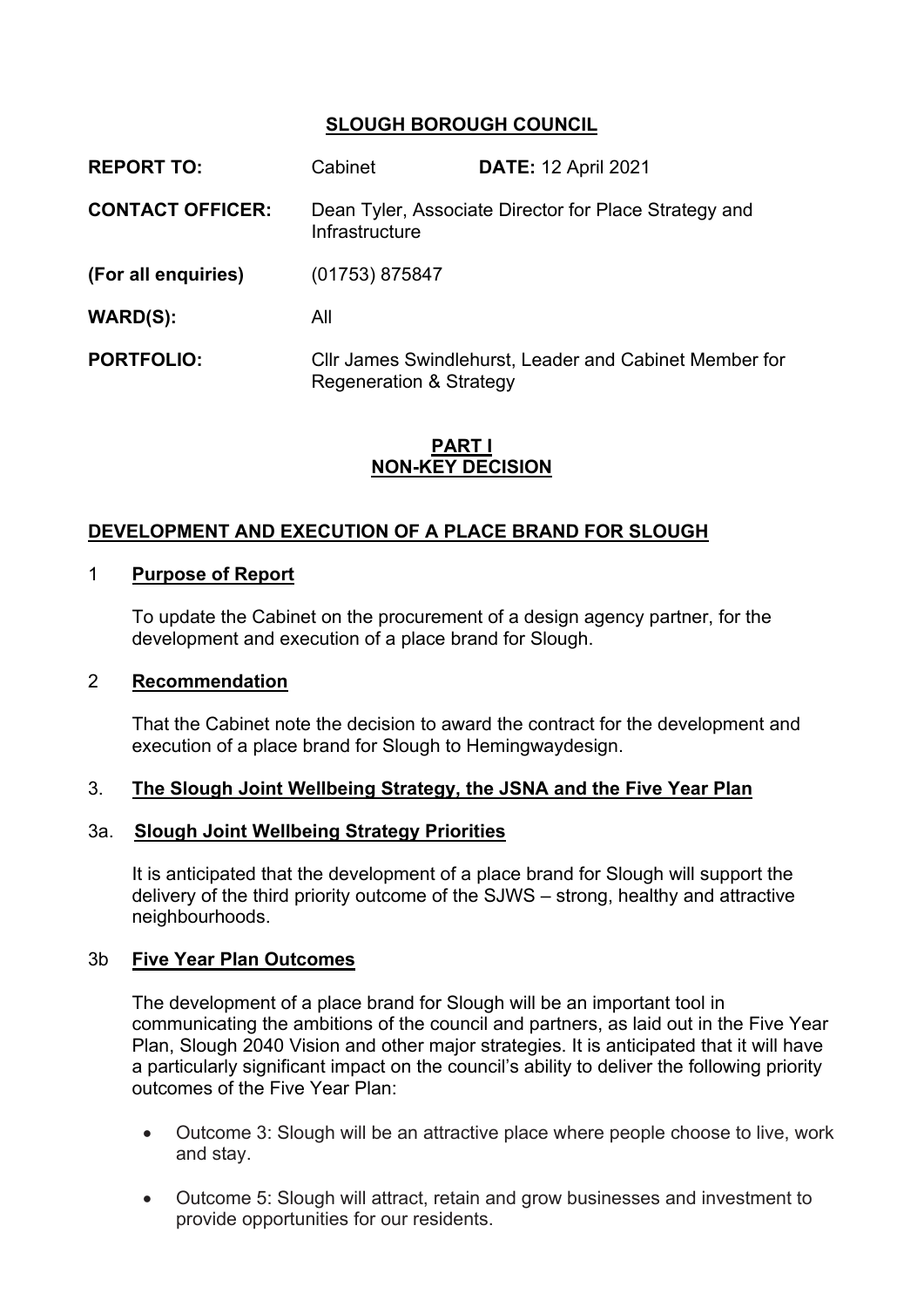# 4 **Other Implications**

## (a) Financial

Following a competitive tendering process, officers awarded the contract for the development and execution of a place brand for Slough Council to Hemingway design. The contract is estimated to cost £50,000 in 21/22, which will be fully funded from the allocated S106 money within the service.

# (b) Risk Management

There are no risk management implications to the recommendations of this report.

# (c) Human Rights Act and Other Legal Implications

There are no legal implications to this report. The tender process was carried out in accordance with the proper procurement procedures (see section 5.1).

## (d) Equalities Impact Assessment

An Equalities Impact Assessment has not been carried out in relation to this report.

It is hoped that the place brand and narrative being developed will articulate how the opportunities for Slough as a place that are being pursued will be inclusive and beneficial for all Slough's residents.

## (e) Workforce

The development of the place brand will require support from SBC officers across multiple teams, and from senior leaders.

## 5 **Supporting Information**

## 5.1 Background

Throughout 2020 and 2021 SBC has been working with our partners to develop an ambitious shared 20-year vision for the town. The Slough 2040 Vision was endorsed by the Cabinet in February, following a three-month period of engagement with residents, councillors, partners, and businesses. Discussions have now begun on how the vision might be implemented and how residents can be included and engaged in all steps of the journey.

The council has also recently published a number of further ambitious plans for the future of the town – including the Slough Inclusive Growth Strategy and the Slough Regeneration Framework Masterplan – with further place-based strategies also being developed by our strategic partners.

All these strategies present a positive and ambitious picture for Slough as a place; however, the complexity of the story provides a challenge.

It has been identified that there is a need to bring all the different opportunities and narratives under one umbrella, which can clearly, concisely and articulately communicate this story of place, and provide a narrative that can be flexible and appropriate to a variety of stakeholders.